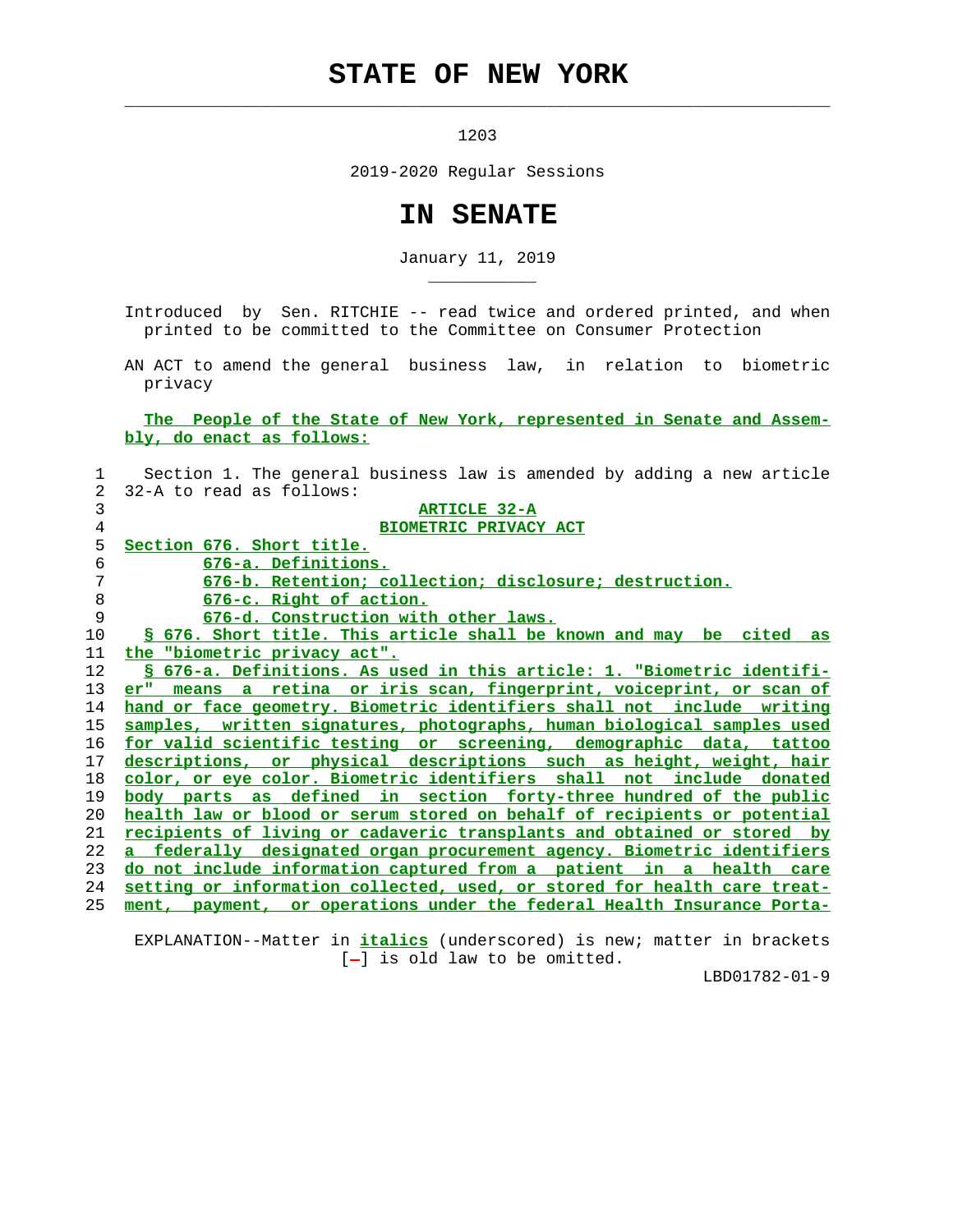S. 1203 2

|    | bility and Accountability Act of 1996. Biometric identifiers do not      |
|----|--------------------------------------------------------------------------|
| ı  | include an X-ray, roentgen process, computed tomography, magnetic reso-  |
| 2  |                                                                          |
| 3  | nance imaging, positron-emission tomography scan, mammography, or other  |
| 4  | image or film of the human anatomy used to diagnose, prognose, or treat  |
| 5  | an illness or other medical condition or to further validate scientific  |
| 6  | testing or screening.                                                    |
| 7  | 2. "Biometric information" means any information, regardless of how it   |
| 8  | is captured, converted, stored, or shared, based on an individual's      |
| 9  | biometric identifier used to identify an individual. Biometric informa-  |
| 10 | tion shall not include information derived from items or procedures      |
| 11 | excluded under the definition of biometric identifiers.                  |
| 12 | 3. "Confidential and sensitive information" means personal information   |
| 13 | that can be used to uniquely identify an individual or an individual's   |
| 14 | account or property which shall include, but shall not be limited to, a  |
| 15 | genetic marker, genetic testing information, a unique identifier number  |
| 16 | to locate an account or property, an account number, a personal iden-    |
| 17 | tification number, a pass code, a driver's license number, or a social   |
| 18 | security number.                                                         |
| 19 | 4. "Private entity" means any individual, partnership, corporation,      |
| 20 | limited liability company, association, or other group, however organ-   |
| 21 | ized. A private entity shall not include a state or local government     |
| 22 | agency or any court in the state, a clerk of the court, or a judge or    |
| 23 | justice thereof.                                                         |
| 24 | 5. "Written release" means informed written consent or, in the context   |
| 25 | of employment, a release executed by an employee as a condition of       |
| 26 | employment.                                                              |
| 27 | § 676-b. Retention; collection; disclosure; destruction. 1. A private    |
|    |                                                                          |
| 28 | entity in possession of biometric identifiers or biometric information   |
| 29 | must develop a written policy, made available to the public, establish-  |
| 30 | ing a retention schedule and quidelines for permanently destroying biom- |
| 31 | etric identifiers and biometric information when the initial purpose for |
| 32 | collecting or obtaining such identifiers or information has been satis-  |
| 33 | fied or within three years of the individual's last interaction with the |
| 34 | private entity, whichever occurs first. Absent a valid warrant or        |
| 35 | subpoena issued by a court of competent jurisdiction, a private entity   |
| 36 | in possession of biometric identifiers or biometric information must     |
| 37 | comply with its established retention schedule and destruction quide-    |
| 38 | lines.                                                                   |
| 39 | 2. No private entity may collect, capture, purchase, receive through     |
| 40 | trade, or otherwise obtain a person's or a customer's biometric identi-  |
| 41 | fier or biometric information, unless it first:                          |
| 42 | (a) informs the subject or the subject's legally authorized represen-    |
| 43 | tative in writing that a biometric identifier or biometric information   |
| 44 | is being collected or stored;                                            |
| 45 | (b) informs the subject or the subject's legally authorized represen-    |
| 46 | tative in writing of the specific purpose and length of term for which a |
| 47 | biometric identifier or biometric information is being collected,        |
| 48 | stored, and used; and                                                    |
| 49 | (c) receives a written release executed by the subject of the biome-     |
| 50 | tric identifier or biometric information or the subject's legally        |
| 51 | authorized representative.                                               |
| 52 | 3. No private entity in possession of a biometric identifier or biome-   |
| 53 | tric information may sell, lease, trade, or otherwise profit from a      |
| 54 | person's or a customer's biometric identifier or biometric information.  |
| 55 | 4. No private entity in possession of a biometric identifier or biome-   |
| 56 | tric information may disclose, redisclose, or otherwise disseminate a    |
|    |                                                                          |